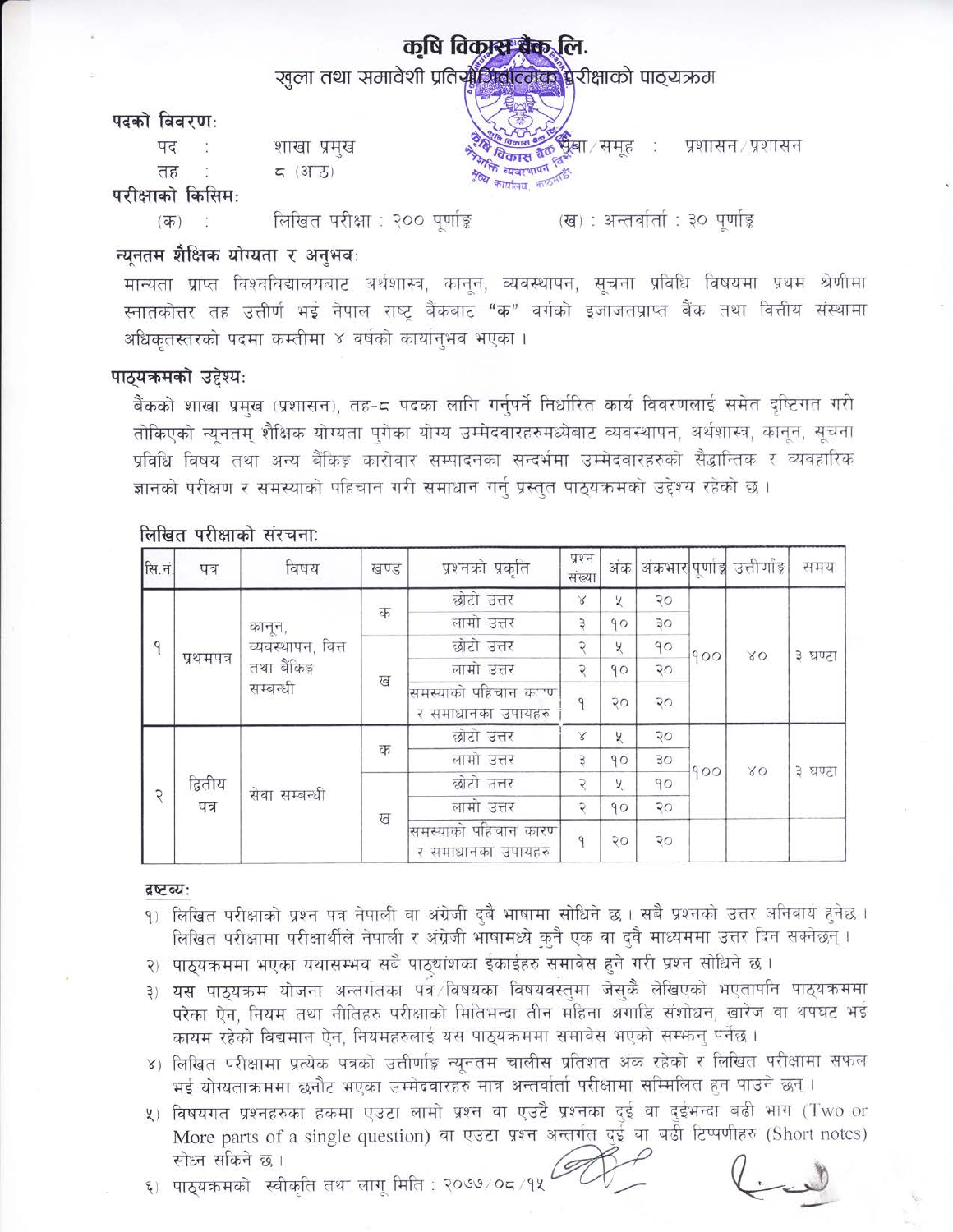# प्रथम पत्र : कानून, व्यवस्थापन, वित्त तथा बैकिङ्ग सम्बन्धी

|                                     |  | छोटी उत्तर              |                                     | ४ प्रश्न X X अंक = २० |  |  |
|-------------------------------------|--|-------------------------|-------------------------------------|-----------------------|--|--|
| खण्ड-कः कानून र व्यवस्थापन सम्वन्धी |  |                         | लामो उत्तर   ३ प्रश्न x १० अंक = ३० |                       |  |  |
|                                     |  | पाठ्यक्रमको इकाई विभाजन |                                     |                       |  |  |
| वदा न                               |  | 358                     |                                     |                       |  |  |
| प्रश्न संख्या                       |  |                         |                                     |                       |  |  |

- ऐन तथा नियम: नेपाल राष्ट्र बैंक ऐन, २०५८, बैंक तथा वित्तीय संस्था सम्बन्धी ऐन २०७३, बैकिङ्ग  $9)$ कसर तथा सजाय ऐन, २०६४, सम्पत्ति शद्बीकरण (मनी लाउण्डरिङ्ग) निवारण ऐन, २०६४ तथा नियमावली, २०७३, आयकर ऐन, २०५८ नेपाल राष्ट्र बैंकबाट जारी एकीकत निर्देशन, विनिमय अधिकार पत्र ऐन, २०३४, कम्पनी ऐन, २०६३, विद्युतीय कारोबार ऐन, २०६३, ऋण असुली ऐन,  $70451$
- $\mathcal{L}$ **Organization Development & Management:** Organization theories, organization development process, organization development at group and Inter group level, changing organizational culture, Management function, process, evoluation of management thought, emerging approaches in management.
- $\mathfrak{F}$ Strategic Planning: Process, assessment of organizational environment, formulation, environemnt scanning and SWOT analysis, strategy formulation, implementation, evaluation and control, red ocean vs blue ocean strategy.
- $8)$ **Emerging Concepts of Manage:** Roles of managers, leadership quality, skills, challenges for managers.
- $x)$ HRM: Meaning, approaches & components of HRM, HR planning, Job description, job specification and Job analysis, performance management, compensation, contemporary challenge & problems of HRM, Labors relations and Negotiations, strategic HR plan and development, Career path, Successor planning, Industrial relation & Collective bargaining.
- OB: Fundamentals of OB, Group Dynamics, Motivation, Communication, Time  $\xi)$ Management, Conflict Management, Meeting Management, Decision making and Problem Solving.
- Quality Management: TQM Techniques, Factors affecting Quality, Benchmarking and  $\circ$ Quality Assurance Techniques, Managing Change and Development in Organization, Crisis Management, Change Management, Stress Management
- Credit Operations: Front Office, Back Office and Risk Limits, Flow of Documents and  $5)$ Processing for Approval, Loan Documentations
- Risk Management and Control: Risk Management, Measures & Control Modalities of  $(9)$ Various Risks Application in the Banking Business, Internal Control Mechanism in Risk Management, NRB Directive regarding risk management.
- (90) IT: NRB IT policy and IT Guidelines, Cyber Crimes in Banking industry.

| <b>ंखण्ड−खः वित्त तथा बैंकिङ्ग सम्बन्धी</b> |                         |          | छोटो उत्तर<br>लामो उत्तर                     | २ प्रश्न X X अंक = १०<br>२ प्रश्न ४१० अंक = २०<br>१ प्रश्न X २० अंक = २० |  |  |
|---------------------------------------------|-------------------------|----------|----------------------------------------------|--------------------------------------------------------------------------|--|--|
|                                             | पाठ्यक्रमको इकाई विभाजन |          | सिमस्याको पहिचान कारण <br>र समाधानका उपायहरु |                                                                          |  |  |
| बंदा नं.                                    | 972                     | ३, ४ र ५ | ६ र ७                                        | 578                                                                      |  |  |
| प्रश्न संख्या                               |                         |          |                                              |                                                                          |  |  |

 $9)$ 

Financial system and market in Nepal: Structure of Nepalese financial system, latest trend, problems, prospectus, challenge, remedies of financial syatem, Money Market and Capital Market, Recent Development in Capital Market of Nepal and its challenges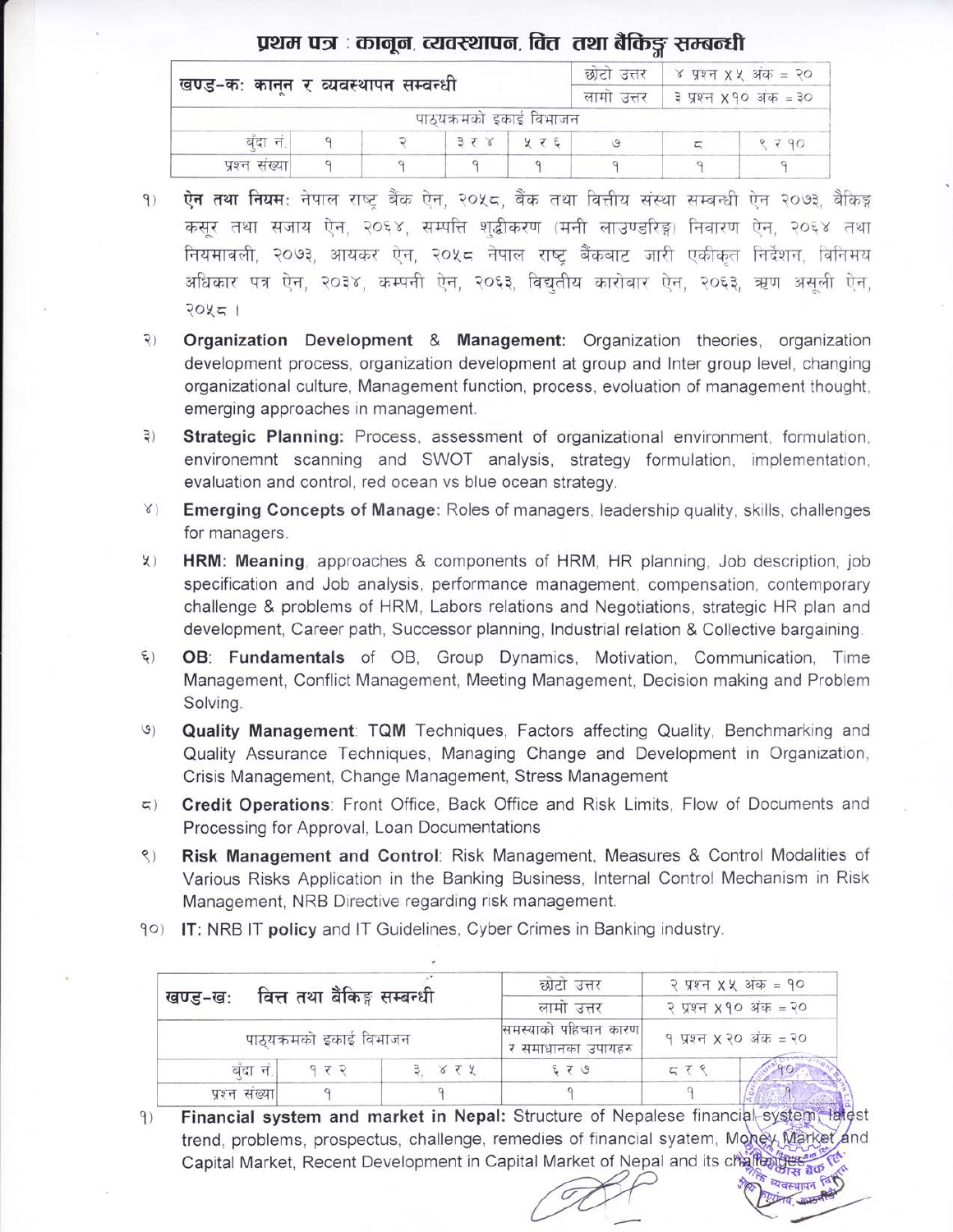- Financial Investment Anaysis: Capital Budgeting, Working Capital Management, Cost of  $\mathcal{S}$ Capital, Application of the concept in banking sector.
- Financial Statement: Concept, Objectives, Importance, Types of ratio and its analyis, ३) Financial forecasting, Ratio analysis for measuring performance.
- Project Appraisal: Importance, Techniques, Methods of Project Evaluation, Cost-Benefit  $8)$ Analysis, Technical Feasibility, Economic Viability, Measuring for the Performance of the Poject.
- International Organizations: World Bank, IMF, Asian Development Bank (ADB), IFAD,  $x)$ GIZ, SAARC; EU, APRACA, CICTAB, JICA, KOICA, UNDP, FAO, WFP, BIMSTEC
- Banking: History, Role and Functions of Commercial Banks and Central Bank, Current  $\xi$ ) issues and challenges of Nepales banking sector.
- Management of Commercial Bank: Profitability and Liquidity Management; Assets and  $\mathcal{G}$ Liability Management; Lending Principles and its Management.
- Merger, Acquisitions and Corporate Restructuring in  $\overline{5}$ ) Nepal: Experience. Development, Present Senario of Merger Practices of BFIs, Benefits, Issuses & Challenges.
- National Income Accounting: Concepts of GDP, GDP measurement: expenditure,  $\zeta$ Income and value-added approach. GDP computation in Nepal and associated problems, Latest trend of Nepalese GDP, It's concess problem and solution.
- 90) NRB Unified Directives for Bank and Financial Institutions.

# द्धितीय-पत्रः सेवा सम्बन्धी

| खण्ड-कः नेपालको अर्थव्यवस्था |  | छोटा उत्तर |                         | ४ प्रश्न x x अंक = २०  |  |  |      |
|------------------------------|--|------------|-------------------------|------------------------|--|--|------|
|                              |  |            | लामा उत्तर              | ३ प्रश्न x १० अंक = ३० |  |  |      |
|                              |  |            | पाठ्यक्रमको इकाई विभाजन |                        |  |  |      |
| बंदा नं.                     |  |            | 378                     |                        |  |  | 9790 |
| प्रश्न संख्या                |  |            |                         |                        |  |  |      |

- Prospects and Challenges of Planned Economic Development in Nepal, Efforts and  $9)$ Outcomes.
- Types of Financial institutions in Nepal and their roles in Nepales economy.  $\mathcal{S}$
- $\mathfrak{B}$ Corporate Governance, Ethics and Social Responsibility.
- Sectoral Development: Agriculture, Industry, Trade and Tourism.  $8)$
- Concept, Nature and Process of Money Laundering and Financing of Terrorism.  $x)$ Suspicious Transactions and Large Transactions -Identification, Reporting and Analysis.
- Financial System and Market: Capital and Money Market, Securities Market, Financial  $\xi$ Instruments, Present Value & Opportunity Cost of Capital.
- Current year Monetary Policy anf Fiscal Policy of Nepal, Foerign Investment Policy,  $\mathcal{G}$ Industrial Policy, Agricultural Policy, Trade Polcity, Commercial Policy of Nepal
- Major Objectives, Features, Policy and Programmes of current years' budget of  $\sqrt{2}$ Government of Nepal.
- $\mathcal{S}$ ) Privatization, Globalization and its Impact and Challenges in Nepalese Economy.
- 90) Institutional Infrastructures in Managing Risk: Concept of Asset Management, Credit Rating Agency, Discount Houses, Factoring Agencies, Debt Recovery Tribunal Stedit Information Bureau, Deposit and Credit Guarantee Fund, Insurance Companies,

क्री व्यवस्थापन स्त्री *ODTA बैर्क*